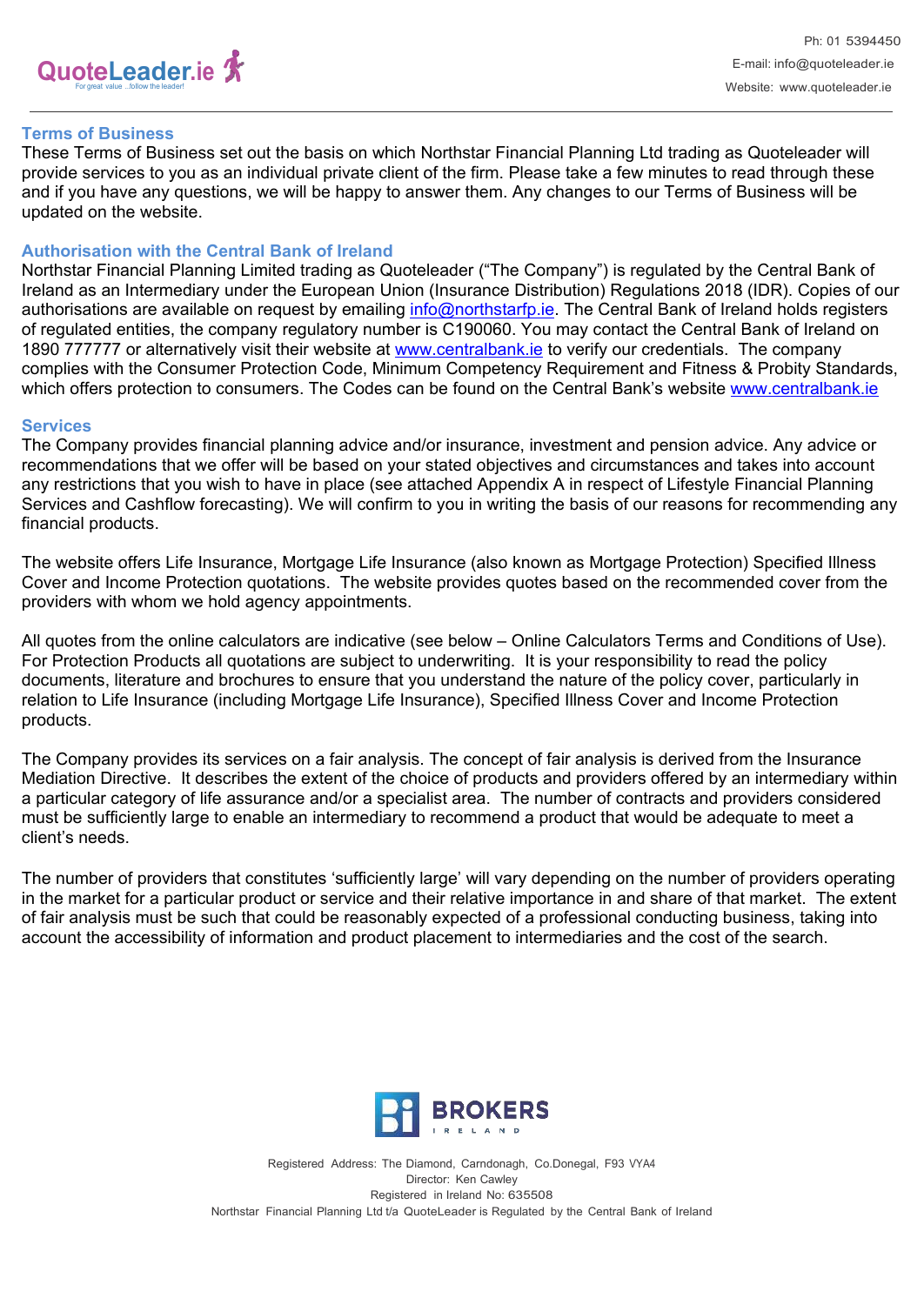In order to ensure that the number of contracts and providers is sufficiently large to constitute a fair analysis of the market, we will consider the following criteria:

- the needs of the customer.
- $\bullet$  the size of the customer order
- the number of providers in the market that deal with brokers,
- the number of relevant products available from each provider,
- the availability of information about the products,
- the quality of the product and service provided by the provider,
- cost, and
- any other relevant consideration.

The company does not have any 'tied' relationships with any institutions that would compromise our ability to offer you impartial advice and choice. The Company is a member of Brokers Ireland.

## **Remuneration Policy**

The Company can be paid by way of fee and/ or commission. We will agree the basis of payment with you before work commences.

### **Fee Option**

Our fees will be based on a combination of time needed to complete the required work, the complexity of the case and the specialist knowledge required. The Company will agree the amount or basis of our invoices with you in advance.

## **Commission**

The Company may be remunerated by commission earned from insurers and product producers to whom orders are transmitted. Summary details of these payments will also be included in a product information document, where relevant, which you will receive before an application form for a product is completed, and extended details will also be included with your cooling-off letter, where relevant. Any additional charges for financial planning services will be clearly disclosed to you and agreed in writing prior to the inception of any policy.

We may receive additional remuneration from product producers based on the volume of business placed or otherwise. We may also receive renewal or trail commissions while your products remain in force. All of these payments contribute to the overall cost of running our business and providing you with an ongoing service.

If for any reason you cease to be a client of ours and we subsequently receive any amounts of commission, we shall be entitled to retain such amounts. It is your responsibility to notify any company from which we are receiving commission of your change of agent/advisor. If we have arranged for your fee to be offset by commissions derived from a product which you subsequently cancel or cease to pay, and in consequence we are obliged to refund commissions paid to us, we reserve the right to charge you a fee to reimburse us for the amount of commission refunded.

A summary of the details of all arrangements for any fee, commission other reward or remuneration paid or provided to us which have agreed with product providers is available in our office or on our website – www.quoteleader.ie

### **Life Insurance and Protection Products**

The Company receives commission and other payments in respect of business written from insurers in the case of Life Insurance and Protection product contracts.

### **Pensions Advisory**

The Company can provide advice on PRSA's, Personal Pensions, Executive Pensions, Group Pensions, Buy Out Bonds, ARF's/ AMRF's, Annuities and other related pension products as requested. For this the Company is remunerated by commission and other payments from product producers on the completion of business. In certain circumstances, it will be necessary to charge a fee for services provided. Director Consultancy fees: €150 per hour.

Additional fees may be payable for complex cases or to reflect value, specialist skills or urgency. We will give an estimate of this rate in advance of providing you with services. If we receive commission from a product provider, this will be offset against the fee which we will charge you. Where the commission is greater than the fee due, the commission will become the amount payable to the intermediary unless an arrangement to the contrary is made.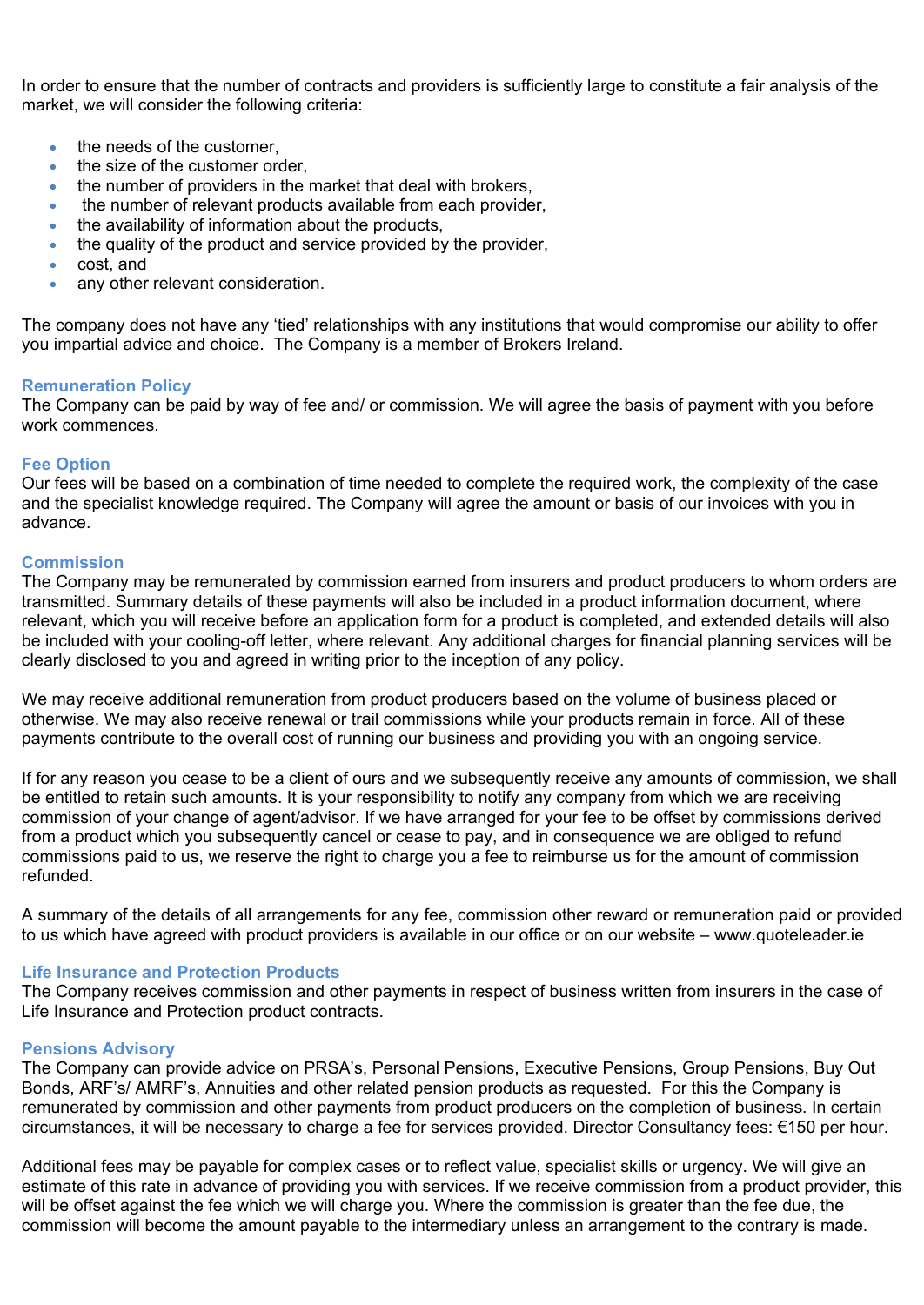Any fees where applicable will be advised in advance to the client in writing. Fee's may be charged for advice given irrespective of whether a product purchase is initiated by the client.

## **Consideration of Sustainability Factors**

Sustainability Factors – Investment/IBIPS/Pension Advice:

When providing advice, the firm does not consider the adverse impacts of investment decisions on sustainability. The firm will review this approach on an annual basis in January of each year.

#### **Continued Service**

As a client of Northstar Financial Planning trading as Quoteleader we will always be available to assist in any queries you may have in relation to financial products. We will also from time to time advise you of offers which are exclusive to existing clients. These services are available as long as you continue to maintain your policy under our agency.

#### **Ongoing Suitability**

We will provide periodic assessments of the suitability of the insurance-based investment product which we have recommended to you.

#### **Regular Reviews**

It is in your best interests that you review, on a regular basis, the products which we have arranged for you. As your circumstances change, your needs will change. You must advise us of those changes and request a review of the relevant policy so that we can ensure that you are provided with up to date advice and products best suited to your needs. Failure to contact us in relation to changes in your circumstances, may result in you having insufficient insurance cover and/or inappropriate investments.

#### **Cooling-Off Period**

With most policies you have a 'cooling off' period during which you can cancel a policy and get a refund of any premiums you have paid. These will be clearly advised in the policy information received from the company or the relevant insurer.

## **Conflict of Interest**

It is the policy of the Company to avoid a conflict of interest when providing services to clients. Where an unavoidable conflict arises we will advise you of this in writing before providing any business service. If you have not been informed of any such conflict you may assume that none arises.

### **Complaints Procedure**

The Company has a written procedure for handling customer complaints. We ask that you make any complaint against our firm, relating to services provided by us, in writing. We will acknowledge your complaint within 5 business days and we will fully investigate it. On completion of our investigation, we will provide you with a written report of the outcome. In the event that you are still dissatisfied with our handling of or response to your complaint, you are entitled to refer the matter to the Financial Services Ombudsman or the Pensions Ombudsman. A full copy of our complaints procedure is available on request.

### **Consumer Protection**

The Company is a member of the Investor Compensation Scheme Ltd established under the Investor Compensation Act 1998. The legislation provides for the establishment of a compensation scheme and to the payment in certain circumstances, of compensation to clients of Companies covered by the Act. However, you should also be aware that a right to compensation would only arise where money or investment instruments held by this Company on your behalf cannot be returned either for the time being or for the foreseeable future and where the client falls within the definition of eligible investor as contained in the Act. In the event that a right to compensation is established, the amount payable is the lesser of 90% of the client's loss, which is recognised as being eligible for compensation or €20,000. The Company also holds Professional Indemnity insurance of €1,500,000 in compliance with the Insurance Distribution Regulations 2018.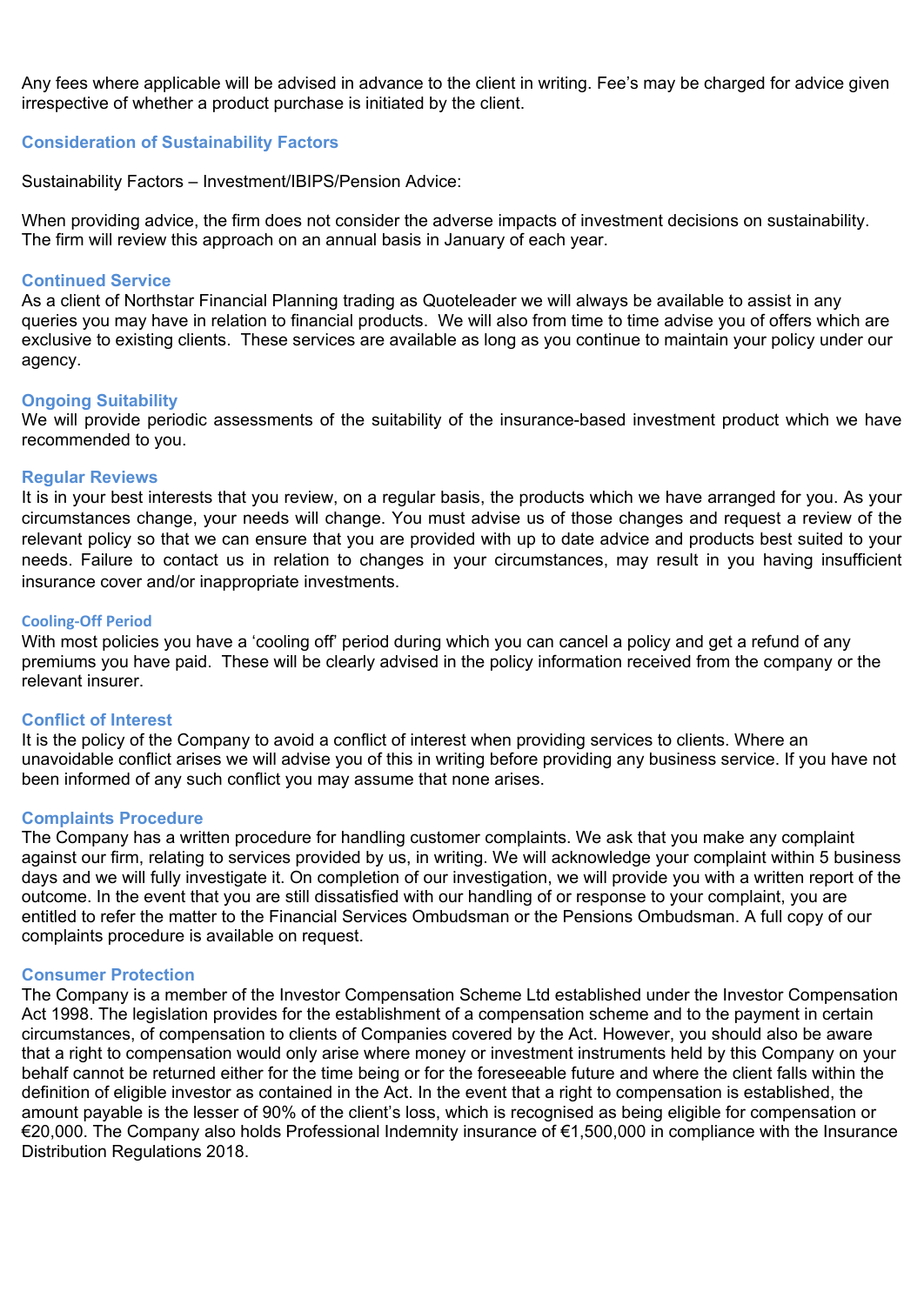## **Default on payments by clients**

Our company will exercise its legal rights to receive payments due to it from clients (fees and insurance premiums) for services provided. In particular, without limitation of the generality of the foregoing, the Company will seek reimbursement for all payments made to insurers on behalf of clients where the Company has acted in good faith in renewing a policy of insurance for the client.

Product producers may withdraw benefits or cover in the event of default on payments due under policies of insurance or other products arranged for you. We would refer you to policy documents or product terms for the details of such provisions.

### **Client's Money - Life, Pension and Investment Business**

The company does not accept cash for the payment of insurance or pension premiums. All business transacted will be on the basis of payment by direct debit/ cheque with funds being paid directly to the insurance company or pension/ investment provider.

### **Agency Appointments**

Northstar Financial Planning Limited trading as Quoteleader holds agencies with the main Life Insurance companies in Ireland a list of agencies held is available on request.

#### **Claims**

All claims are handled by the relevant insurer. In the event of a claim please contact us (see below) and we will provide you with the relevant contact details of the insurer.

### **Confidentiality**

All information received by us will be treated in the strictest confidence. We will only disclose information obtained in the following circumstances:

1. Where we are obliged to do so by our regulator or

2. Where we are required to do so by law or 3. On your written instruction

### **Data Protection**

The Company complies with the requirements of the General Data Protection Regulation 2018 and the Irish Data Protection Act 2018. The Company is committed to protecting and respecting your privacy. We wish to be transparent on how we process your data and show you that we are accountable with the GDPR in relation to not only processing your data but ensuring you understand your rights as a client. The data will be processed only in ways compatible with the purposes for which it was given and as outlined in our Data Privacy Notice, this will be given to all our clients at the time of data collection. We will ensure that this Privacy Notice is easily assessible. Please refer to our website (www.quoteleader.ie/privacynotice), if this medium is not suitable for you we will ensure you receive a copy by post. Please contact us at [info@quoteleader.ie](mailto:info@quoteleader.ie) if you have any concerns about your personal data.

### **Call Recording**

All calls, both inbound and outbound, may be recorded.

#### **Governing Law**

Irish law will govern the provision of the services covered by the Company, and the Irish Courts will have exclusive jurisdiction over any dispute.

#### **Important legal information**

## **Online Calculators - Terms & Conditions of use**

### **A. Usage Agreement**

You agree that the results produced from any of the online calculator applications is not a quotation for service and that you understand that related results produced represent an indicative set of costs. It should be noted that accurate calculation results and quotations can only be received directly from a company representative after full details have been received on an application form. All applications are subject to underwriting from the relevant insurer.

#### **B. Limited License**

We grant you a non-exclusive, revocable right to use the calculator applications solely for the purpose of receiving an indicative cost of theoretical circumstances. We may revoke your license at any time without notice.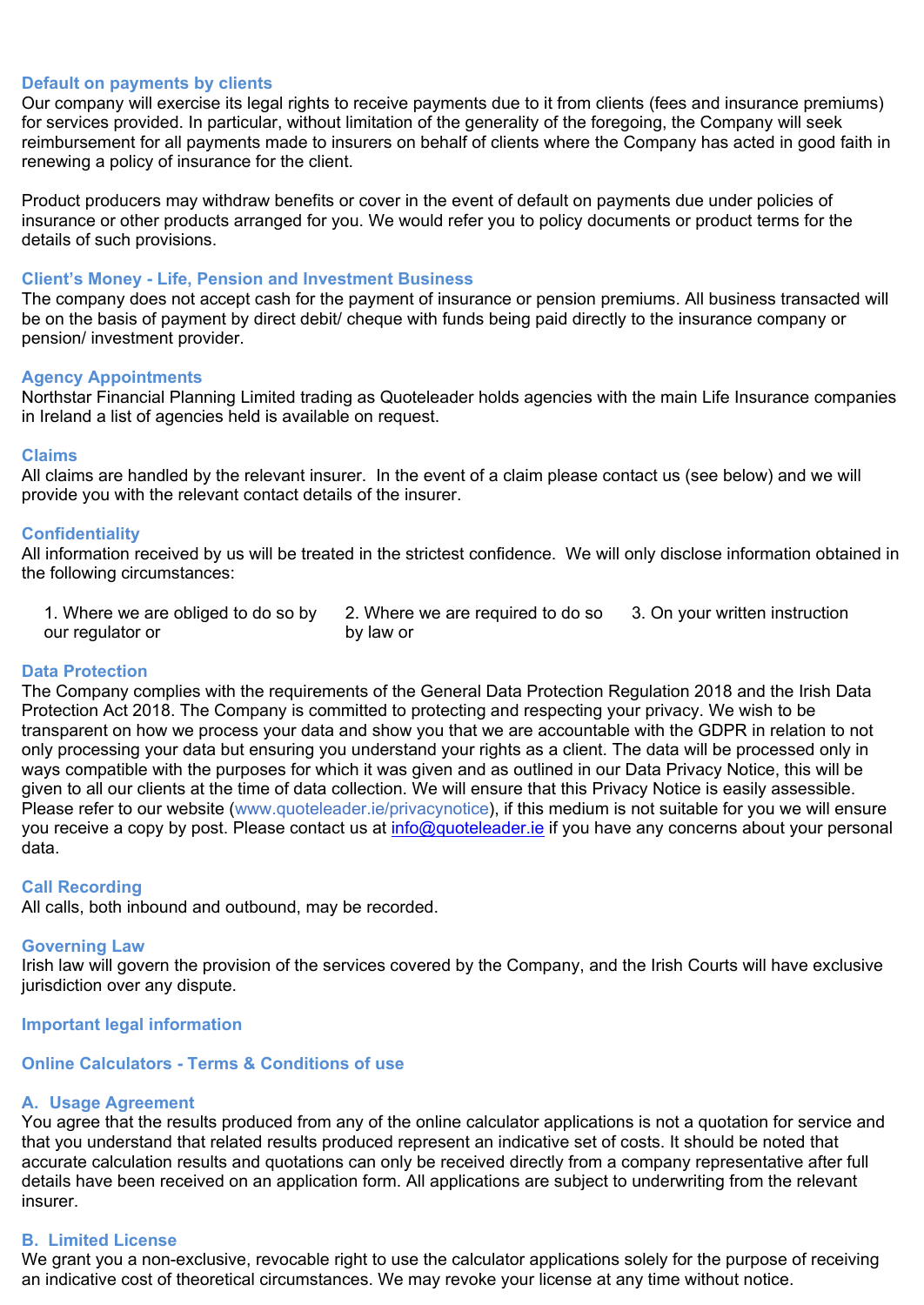## **C. Disclaimers**

We make no express or implied warranties or representations with respect to the calculator applications (including, without limitation, warranties of fitness, merchantability, non-infringement, or any implied warranties arising out of a course of performance or trade usage). In addition, we make no representation that the operation of the applications will be uninterrupted or error-free, and we will not be liable for the consequences of any interruptions or errors.

## **Anti-Money Laundering Requirements**

As with other professional services companies, we are under stringent requirements to identify our clients for the purposes of anti-money laundering legislation. We are required to request from you, and retain, some information

and documentation for these purposes. If satisfactory evidence is not provided within a reasonable time, there may be circumstances in which we may not be able to proceed with your business transaction.

The provision of investment services is regulated under the Criminal Justice (Money Laundering and Terrorist Financing) Act 2010 and, as such, directors and staff in Investment and Mortgage Intermediary companies are required to report all knowledge or suspicion or reasonable grounds to know or suspect that a criminal offence giving rise to any direct or indirect benefit from criminal conduct has been committed, regardless of whether that offence had been committed by a client or a third party. If, as part of our normal work, we have knowledge or suspicion, or have reasonable grounds to know or suspect that such offences have been committed we are required by law to make a report to An Garda Siochana and Revenue Commissioners. In such circumstances we are prohibited from discussing such reports with you of same, such prohibition arising from restrictions imposed by the "tipping off" provisions of the anti-money laundering legislation.

## **Information submitted on application forms**

It is the responsibility of the client to ensure that all information submitted is complete and accurate. It should be noted that clients/(s) have a duty to disclose any material facts, which come to light between the date, the proposal form is signed and the date the policy is issued. Failure to do so may result in any subsequent claim being refused. When you are applying for Life Insurance, Mortgage Life Insurance, Income Protection or Specified Illness Cover you are under a legal obligation to disclose all relevant details about your health or any other relevant item as requested on the application form. If it subsequently transpires that you did not disclose on your application something which was relevant and which you knew about, then the insurance company may cancel the cover under the policy and no claim will be paid. The insurance company will rely on what you have told them in your application. When in doubt about a specific item it should be disclosed and the relevant Insurance Company will decide on its relevance. Where you do not wish to disclose this information to the intermediary the Insurer can be contacted directly.

### **Accuracy of Quotations**

While every effort is made to ensure that quotations provided are accurate it is possible that from time to time the premium quoted may change between the time of the initial quotation and the policy issue. This premium advised by the insurer will be communicated to you once the policy has been submitted on receipt of a fully completed application. It is possible that the premium could be changed by the insurer between the time of submission of the application and the policy issuing due to various factors such as birthdays occurring, insurance company rates increasing etc. We will however keep you advised on any alterations at the earliest possible time. Any special terms relating to medical and other changes to standard criteria will be communicated to you in advance of policy issue and you will be required to confirm your acceptance of these in writing in advance. After policy issue clients can use the provisions in the policy in relation to the "Cooling off Period" if they do not wish to proceed. The information relating to the "Cooling off Period" will be included in the policy information from the relevant insurer.

### **Execution Only**

We can arrange for you to purchase certain products but cannot provide specific advice on your circumstances, product type or provider. This is known as Execution Only. For Execution Only transactions no advice is provided and the product and provider is selected by the client. By signing the execution only letter the client is acknowledging they have neither requested nor been given any advice in relation to this product/ provider. Furthermore, by undertaking the transaction on an Execution Only basis that the client acknowledges that they are aware of the financial consequences of replacing an existing policy with a new policy and that if a new policy is taken out in complete or partial replacement of an existing policy that the client is satisfied that this new policy meets their needs. Where a transaction is being undertaken on an Execution Only basis this will be advised to you at the time of receiving the quotation.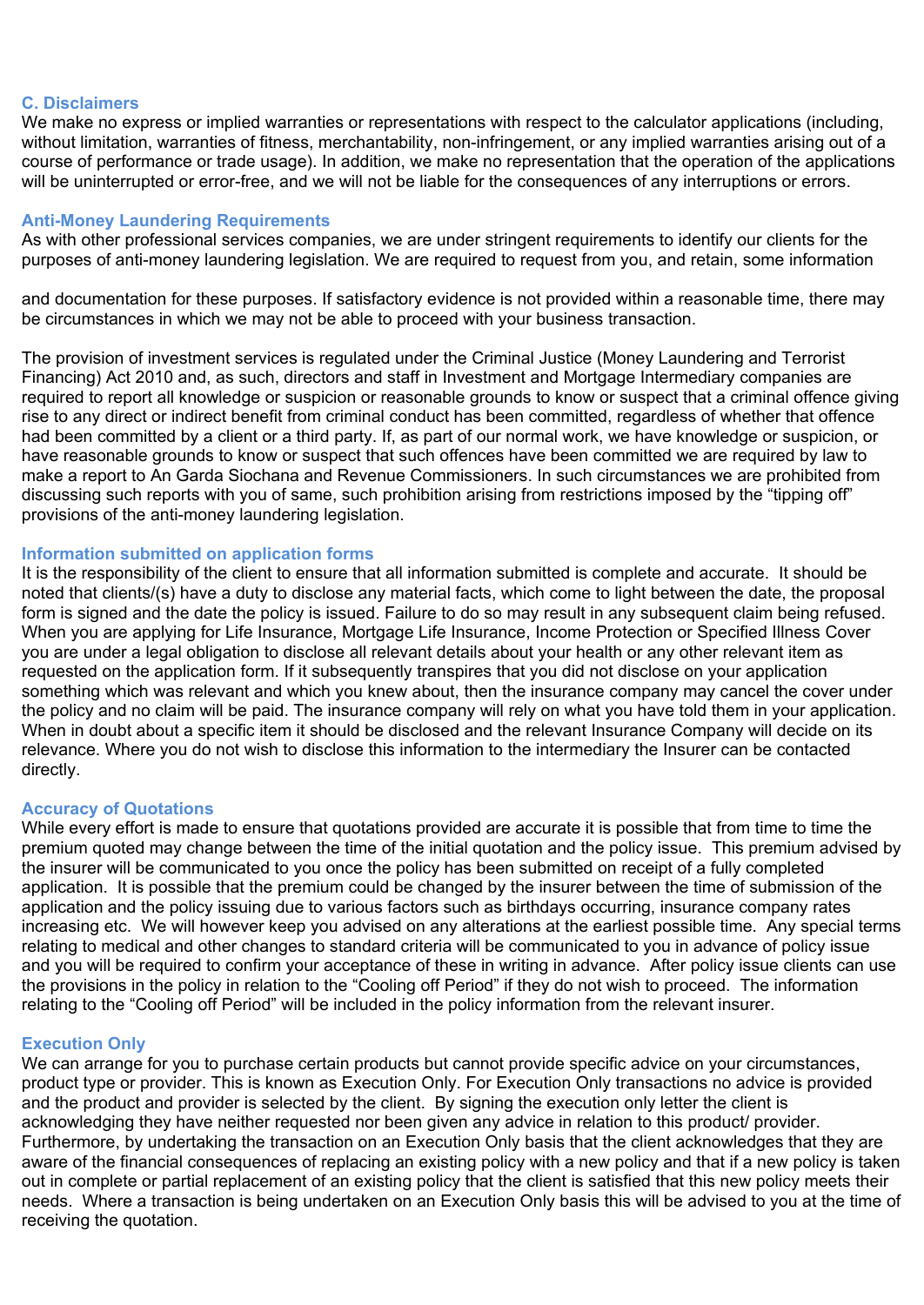## **Cover**

Clients should note that no cover is confirmed as being in place unless the original policy documents have been received or confirmation has been received in writing from the insurer that cover is in place.

## **Investment Warning**

The value of your investment can fall as well as rise. Past performance is not a guide to future performance. The Euro value of non euro denominated assets can rise and fall as a result of exchange rate fluctuations.

## **Taxation**

Where references are made to tax relief or taxation these figures are for illustrative purposes only. Where clarification is required a Registered Tax Adviser should be contacted. A full list is available at **[http://www.taxireland.ie](http://www.taxireland.ie/)**

**Contact Details** - **Northstar Financial Planning Limited trading as Quoteleader** *Registered office and Place of Business* : 19 Chapel Street, Carndonagh, Co.Donegal

**Telephone No:** + 353 1 539 44 50

The Terms of Business are effective from March 2022 until further notice.